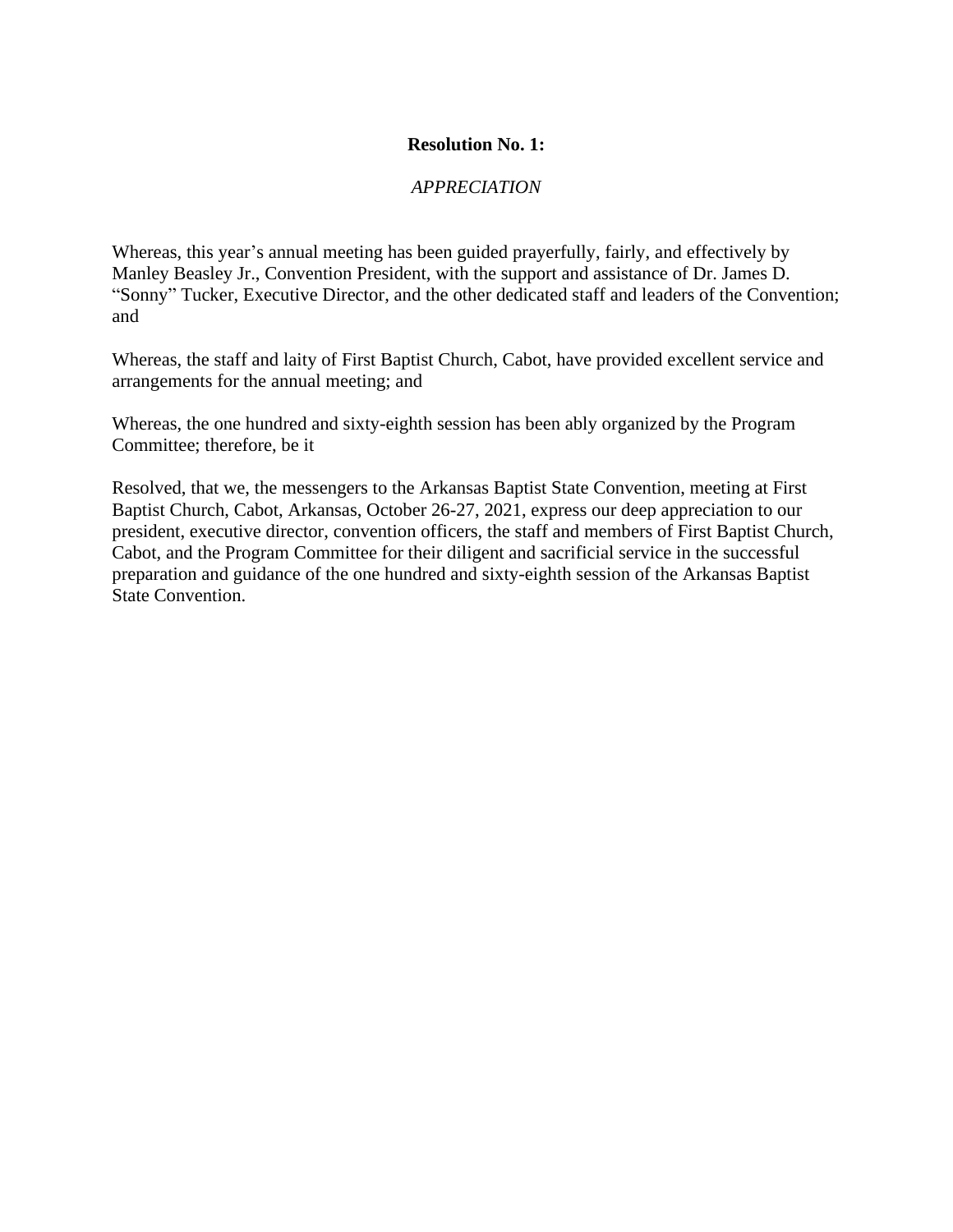## *ON REMOVAL OF AUTHORIZATION FOR CASINO GAMING IN POPE COUNTY*

Whereas, this body resolved in 2018 to "encourage all Arkansas voters to cast votes against Issue No. 4 [hereinafter Amendment 100], denying the gambling industry the opportunity to prey on the weakest, most vulnerable, and most desperate of our fellow Arkansans"; and

Whereas, this body resolved in 2019 to "make every effort to assist in the [statewide ballot] initiative including prayer, voting, funding, and volunteer labor" if local residents pursued an effort to remove Pope County as an authorized location for casino gaming under Amendment 100; and

Whereas, the crime, addiction, social disruption, warped economics, and turbulent family life caused by the predatory gambling conducted by the casinos will be significant burdens on local residents; and

Whereas, the casinos and associated enterprises will cannibalize existing businesses, raise unemployment, drain off essential sales tax, and put stress on law enforcement and social service providers; and

Whereas, gambling is an activity that violates the biblical principles of the sovereignty of God, the work ethic, not coveting another's possessions, rejecting materialism, protecting the weak and vulnerable, and loving our neighbors as ourselves; and

Whereas, on the November 6, 2018, general election ballot, Arkansans voted for Amendment 100 by a margin of 54% for and 46% against; and

Whereas, Amendment 100 requires the issuance of one license to conduct casino gaming in each of four locations: Oaklawn Racing and Gaming in Hot Springs, Southland Gaming and Racing in West Memphis, Jefferson County, and Pope County; and

Whereas, the voters in those four locations had no more influence than any of the state's other voters in deciding to grant or deny those casino gambling licenses and an affirmative vote on Amendment 100 by the state's voters automatically imposes casinos on those four locations; and

Whereas, Pope County voters voted against Amendment 100 by a margin of 60% against and only 40% for; and

Whereas, local Pope County citizens by the name of "Fair Play for Arkansas – 2022" have begun a statewide voter initiative to remove Pope County from Amendment 100; therefore, be it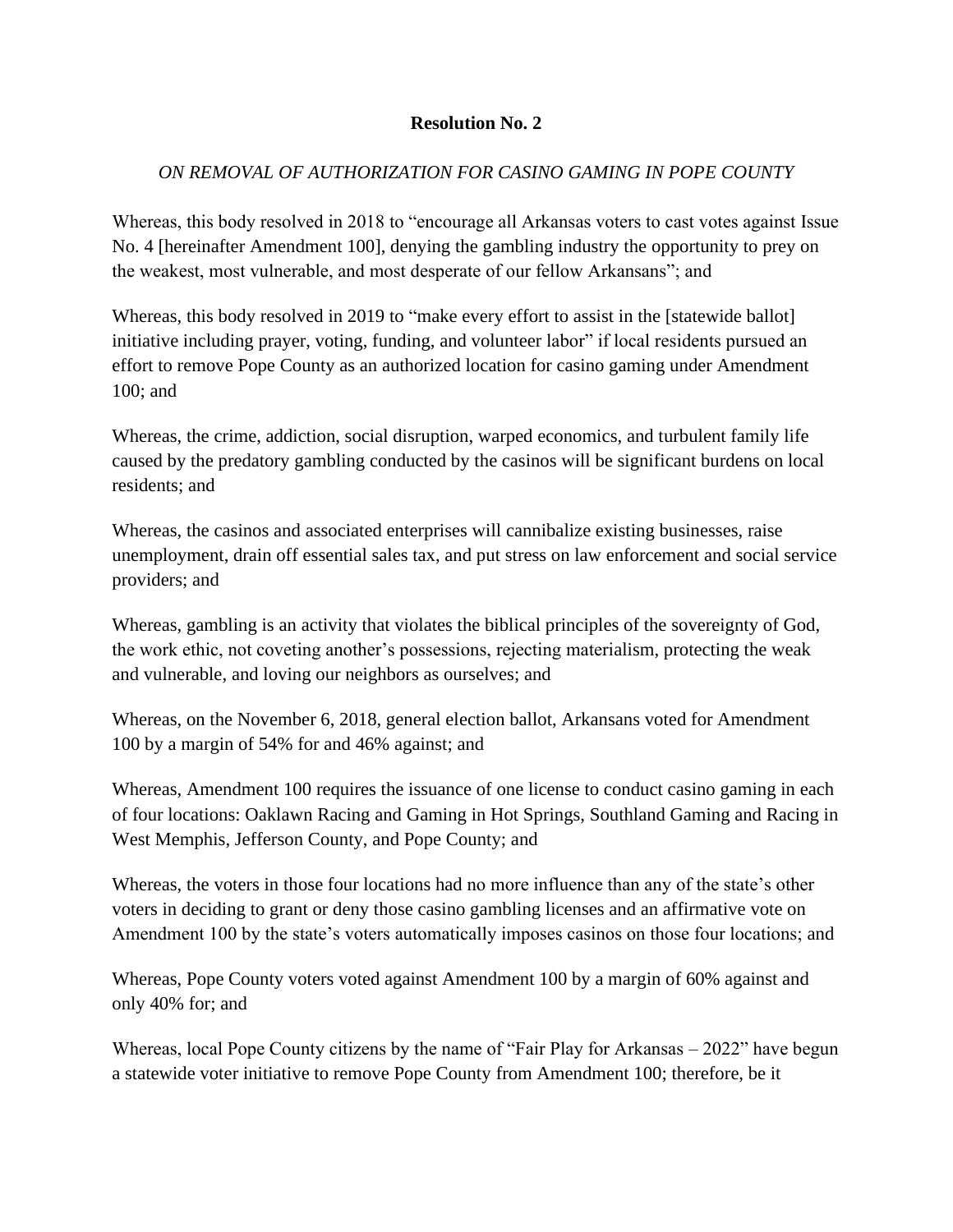Resolved, that we, the messengers to the Arkansas Baptist State Convention, meeting at First Baptist Church, Cabot, Arkansas, October 26-27, 2021, encourage all Arkansas Baptists to support their brothers and sisters in Pope County as they continue to fight to save their county from the ills of the casino gaming industry; and be it finally

Resolved, that Arkansas Baptists reaffirm their position to make every effort to assist in the initiative including prayer, voting, funding, and volunteer labor.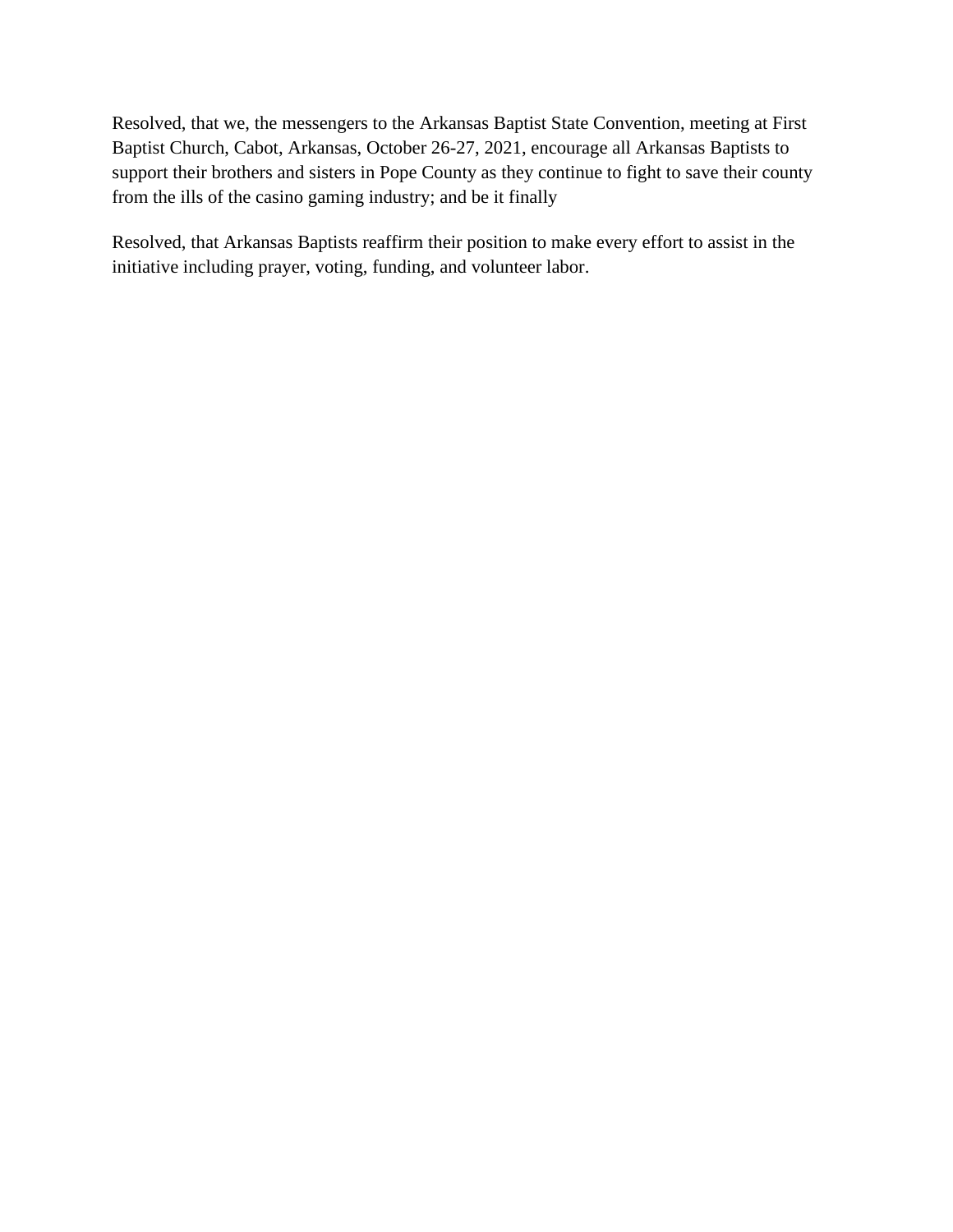# *ON THE EQUALITY ACT*

Whereas, all persons are created in God's image (Genesis 1:27), are made to glorify Him (Isaiah 43:7), and based upon these truths, possess inherent dignity; and

Whereas, God's design was the creation of two distinct sexes, male and female (Genesis 1:27); Matthew 19:4), which designate the fundamental distinction that God has embedded in the very biology of the human race; and

Whereas, the Bible give us clear instruction and boundaries with regard to what constitutes Godhonoring expression of human sexuality (Genesis 2:24; Hebrews 13:4; 1 Corinthians 6:9; Romans 1:26-27); and

Whereas, the Equality Act seeks to revise the Civil Rights Act of 1964 by adding a prohibition of discrimination on the basis of sexual orientation or gender identity; and

Whereas, the First Amendment of the Constitution prohibits the Congress from making any law prohibiting the free exercise of religion; and

Whereas, if enacted, the Equality Act would explicitly exclude claims by faith-based entities under the Religious Freedom Restoration Act that was passed by Congress and signed by President Clinton in 1993 in relation to the Equality Act and would explicitly permit the government to place substantial burdens upon religious exercise without having to demonstrate any compelling justification in order to do so; and

Whereas, this change in the status of the right to free exercise enjoyed by all Americans, if it were to take place, would bring sweeping historic changes to religious liberty with devastating effect to this foundational freedom; and

Whereas, faith-based charities whose core religious beliefs about human dignity, sexuality, gender, and marriage shape their ministry policies would be forced under the Equality Act to choose between freely exercising those core religious beliefs or abandoning their ministries; and

Whereas, this sort of governmental punishment against faith-based charities for serving the common good according to their cherished beliefs would be unprecedented; and

Whereas, the Equality Act would empower the government to punish individuals whose vocations include creative expression or require professional licensure because of their sincere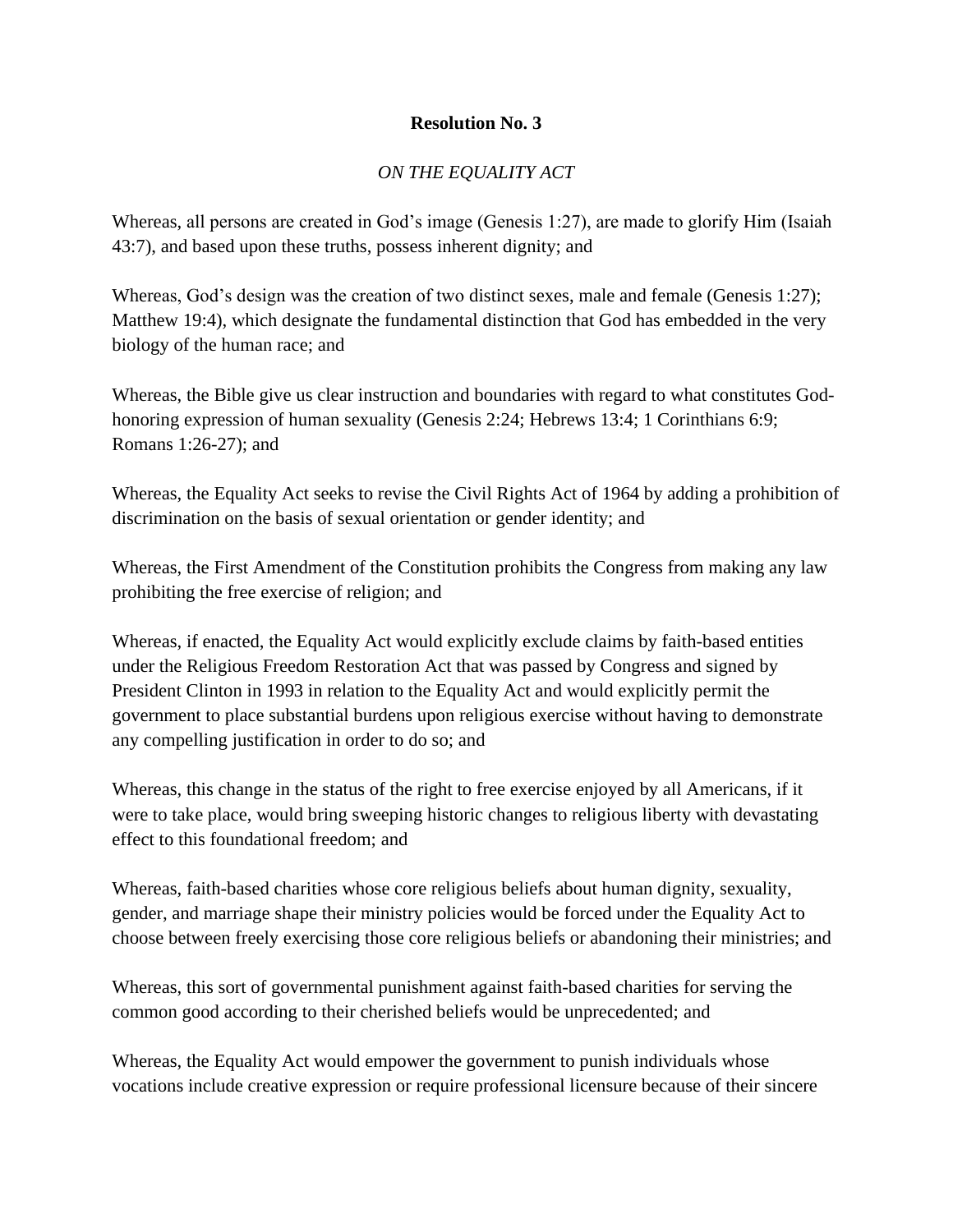and reasonable convictions about gender and sexuality; and

Whereas, the Equality Act would coerce healthcare providers to participate in and provide abortions, hormone therapies, and other procedures which may violate their deeply held religious beliefs; and

Whereas, the Equality Act would undermine the bipartisan, nearly half-century old Hyde Amendment, which protects federal taxpayer dollars from funding abortion; and

Whereas, the Equality Act would undermine decades of hard-fought civil rights protections for women and girls by threatening competition in sports and disregarding the privacy concerns women rightly have about sharing sleeping quarters and intimate facilities with members of the opposite sex; therefore, be it

Resolved, that we, the messengers to the Arkansas Baptist State Convention, meeting at First Baptist Church, Cabot, Arkansas, October 26-27, 2021, extend love and compassion to those who identify as gay, lesbian, bisexual, or transgender and invite all members of this community to turn from their sins and trust in Christ and experience renewal in the gospel; and, be it further

Resolved, that we proclaim that Christ offers forgiveness of sin for those who turn from their sins and believe on Christ; and, be it further

Resolved, that we believe effective Gospel ministry to individuals who consider themselves part of the LGBTQ community requires that we speak to them and about them with respect and Christlike love, while holding firmly to our biblical convictions on these issues; and, be it further

Resolved, that we, therefore, encourage our fellow Arkansas Baptists to educate themselves with the Religious Freedom Restoration Act and to engage in discussion of the Equality Act and related issues with this in mind; and, be it further

Resolved, that we strongly oppose the Equality Act and urge Congress to reject this dangerous legislation and also urge our Arkansas legislators to reject any similar legislation that may flow from the Equality Act, which represents one of the greatest threats to religious liberty in our nation's history; and, be it finally

Resolved, that we affirm the role of churches in providing compassionate care, biblical truth, and restorative hope to men, women, and children, regardless of sexual or gender identity, while joyfully celebrating God's good design of males and females and heterosexuality as clearly expressed in Scripture.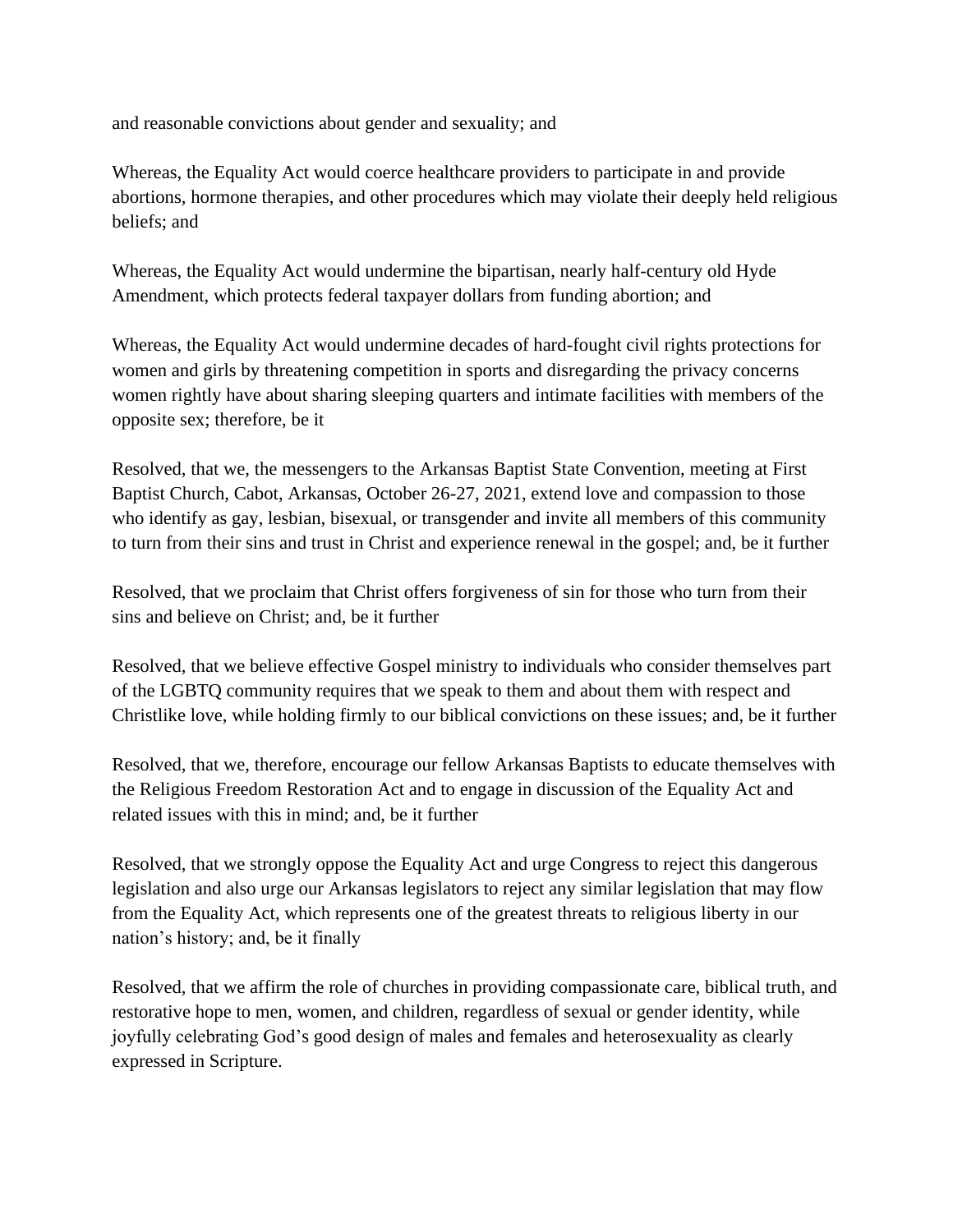# ON ABOLISHING ABORTION

Whereas, from the moment of fertilization, all humans are created in God's image by, through and for Jesus to the glory of God, and all souls belonging to Him (Genesis 1:27, 4:1, 21:2; Isaiah 7:14; Colossians 1:16; Romans 11:36; Ezekial 18:4); and

Whereas, as God's image-bearers, all humans both display His divine worth, power, and attributes, and possess the same objective worth before God, not varying on the basis of incidental characteristics such as ethnicity, age, size, means of conception, mental development, physical development, gender, potential, or contribution to society (Romans 1:19-20; Genesis 1:27, 9:6; Matthew 18:6); and

Whereas, to murder any preborn image-bearer is a sin, violating both the natural law of retributive justice as set forth in the Noahic covenant, as well as the sixth commandment forbidding murder, and as such, is ultimately an assault on God's image, seeking to usurp God's sovereignty as Creator (Genesis 9:5-6; Exodus 20:13; Proverbs 6:17); and

Whereas, God's Word clearly declares that all human life is a sacred gift and that His Law is supreme over man's life and man's law (Psalm 127:3-5, 139:13-16; Romans 2:15-16; Acts 10:42, 17:31; 1 Corinthians 4:5); and

Whereas, God commands His own people to "rescue those who are being taken away to death" and holds them responsible and without excuse when they fail to do so (Proverbs 24:11-12); and

Whereas, in 1973, the Supreme Court of the United States rendered an iniquitous decision on Roe v. Wade, and in doing so deprived the innocent of their rights and usurped God, who sovereignly ordained their authority (Isaiah 5:23, 10:1-2; Psalm 2; Matthew 22:21; John 19:11; Acts 4:19, 5:29; Romans 13:1); and

Whereas, in the Roe v. Wade decision, the Supreme Court of the United States subverted the U. S. Constitution namely, the Preamble, as well as the Fifth and Fourteenth Amendments without any legal authority (Article 6, Clause 2 "Supremacy Clause"); and

Whereas, since 1980, the Southern Baptist Convention and the Arkansas Baptist State Convention have passed many resolutions reaffirming the importance of human life at all stages of development, our repentance is still lacking as we consistently have stopped short of calling for the immediate abolition of abortion without exception or compromise; and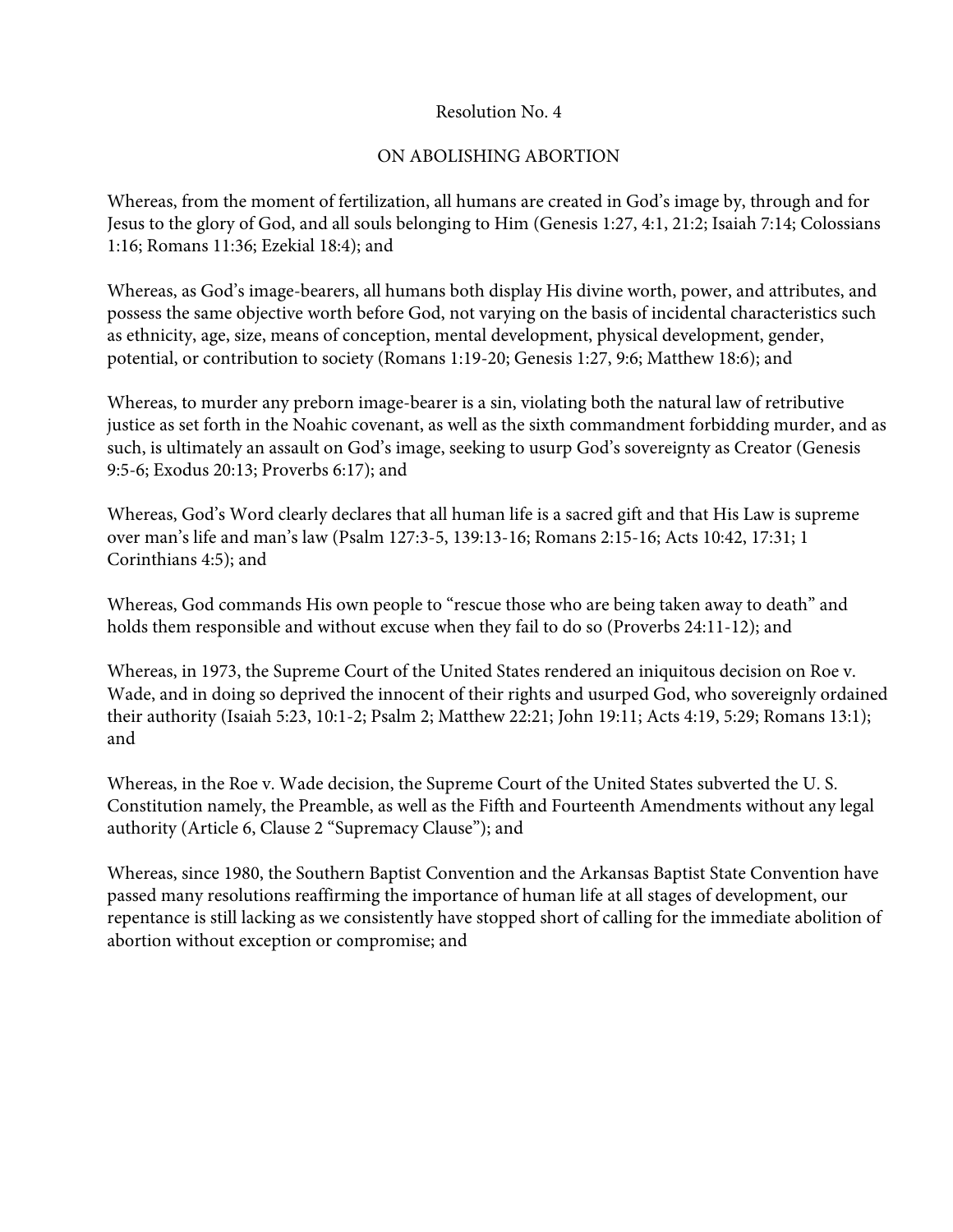Whereas, our confessional statement, The Baptist Faith and Message 2000, according to Article XV, affirms that children "from the moment of conception, are a blessing and heritage from the Lord," and further affirms that Southern Baptists are mandated by Scripture to "speak on behalf of the unborn and contend for the sanctity of all human life from conception to natural death," therefore, be it

Resolved, that we, the messengers to the Arkansas Baptist State Convention, meeting at First Baptist Church, Cabot, Arkansas, October 26-27, 2021, do state unequivocally that abortion is murder, and we reject any position that allows for any exceptions to the legal protection of our preborn neighbors, compromises God's holy standard of justice, or promotes any God-hating partiality (Psalm 82:1-4, 94:6; Isaiah 10:1-2; Proverbs 24:11); and, be it further

Resolved, that we recognize ectopic pregnancies are not murder by abortion, but tragedies during which medical triage is necessary, with doctors never ceasing to treat both mother and baby as human beings created in God's image, and upholding the Hippocratic Oath by exhausting all possible options to save as many human lives as they can; and, be it further

Resolved, that because abolishing abortion is a gospel issue, we will call upon governing authorities at all levels to continue to faithfully execute their responsibilities as God's servants of justice, and working with all urgency to enact legislation using the full weight of their office to interpose on behalf of the preborn, abolishing abortion immediately, without compromise; and, be it finally

Resolved, that as Arkansas Baptists we will engage, with God's help, in establishing equal justice and protection for the preborn according to the authority of God's Word as well as local and federal law and call upon pastors and entity leaders to use their God-given gifts of preaching, teaching, and leading with one unified, principled, prophetic voice to abolish abortion.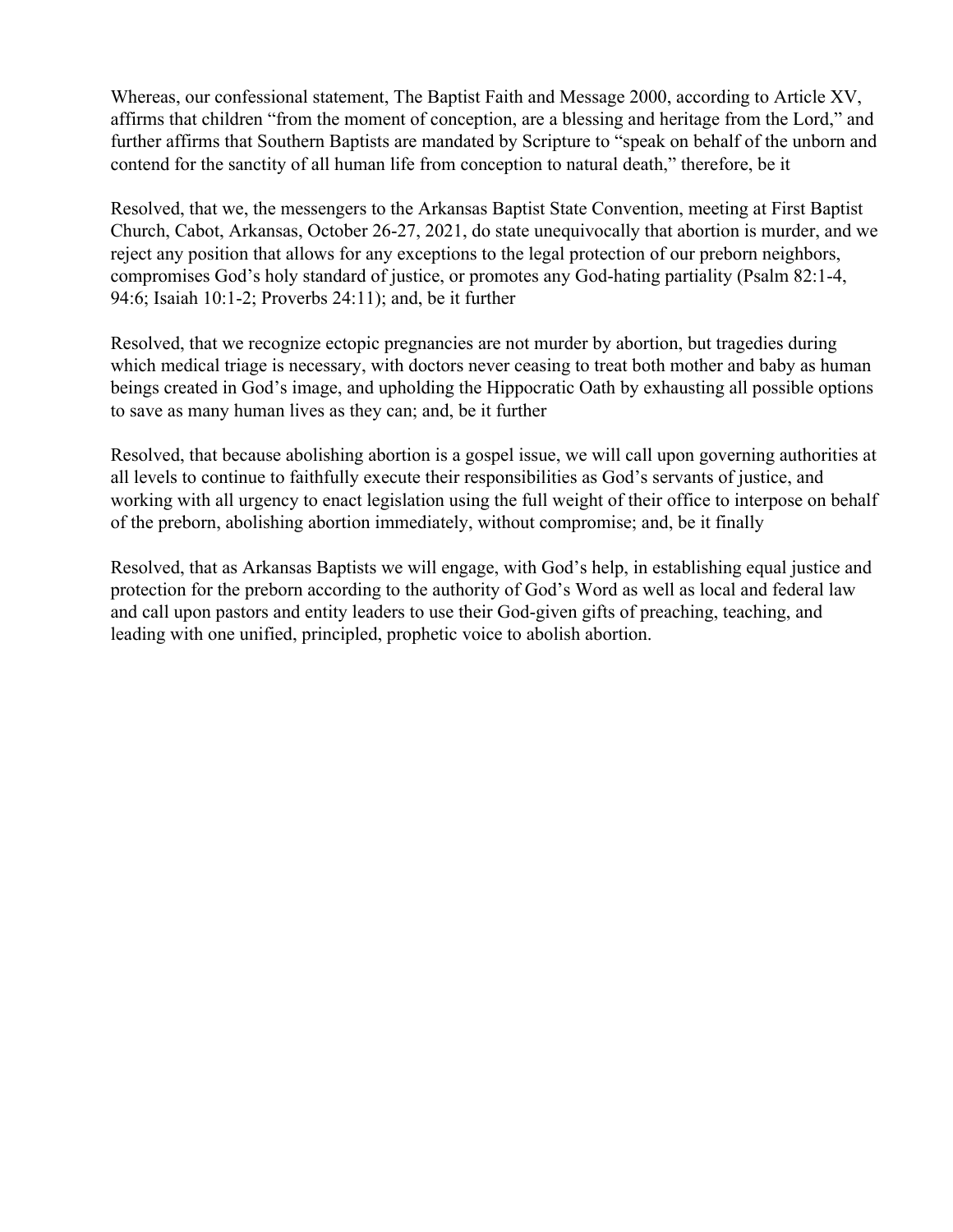## *ON RACE AND RACIAL RECONCILIATION*

Whereas, "All Scripture is inspired by God and is profitable for teaching, for rebuking, for correcting, for training in righteousness, so that the man of God may be complete, equipped for every good work" (2 Timothy 3:16-17); and

Whereas, *The Baptist Faith and Message 2000* states, "All Scripture is totally true and trustworthy" (Article I); and

Whereas, "God created man in His own image" (Genesis 1:27); and

Whereas, "From one man [God] has made every nationality to live over the whole earth" (Acts 17:26); and

Whereas, in his prophetic vision John saw "a vast multitude from every nation, tribe, people, and language, which no one could number, standing before the throne and before the Lamb" (Revelation 7:9-10); and

Whereas, "Through faith [we] are all sons of God in Christ Jesus…There is no Jew or Greek, slave or free, male or female; since you are all one in Christ Jesus" (Galatians 3:26-28); and

Whereas, "God…has reconciled us to himself through Christ and has given us the ministry of reconciliation" (2 Corinthians 5:18); and

Whereas, *The Baptist Faith and Message 2000* states, "Christians should oppose racism" (Article XV); therefore, be it

Resolved, that we, the messengers to the Arkansas Baptist State Convention, meeting at First Baptist Church, Cabot, Arkansas, October 26-27, 2021, affirm the sufficiency of Scripture on race and racial reconciliation; and, be it further

Resolved, that we reaffirm our agreement with historic, biblically faithful Arkansas Baptist condemnation of racism in all forms; and, be it further

Resolved, that we reject any theory or worldview, such as critical race theory and intersectionality (CRT/I), that finds the ultimate identity of human beings in ethnicity or in any other group distinctions, rather than in our creator God according to Scripture; and, be it further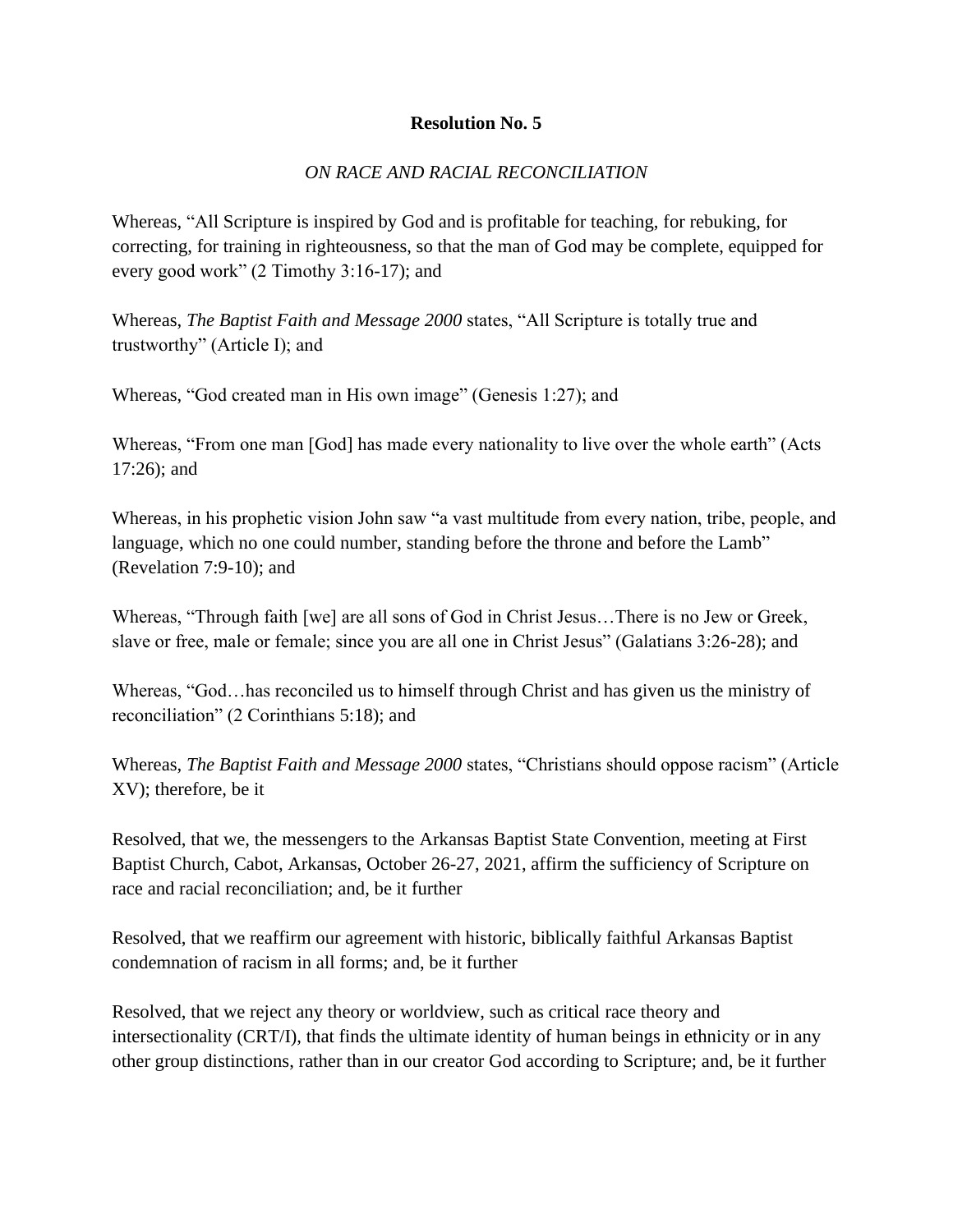Resolved, that we reject any theory or worldview that sees the primary problem of humanity as anything other than sin against God and the ultimate solution as anything other than redemption found only in Christ; and, be it further

Resolved, that we, therefore, reject any theory or worldview that denies that racism, oppression, or discrimination is rooted, ultimately, in anything other than sin; and, be it further

Resolved, that, understanding we live in a fallen world, we incorporate in this resolution our affirmation of the 1995 Resolution On Racial Reconciliation On The 150<sup>th</sup> Anniversary Of The Southern Baptist Convention, which included, "That we apologize to all African-Americans for condoning and/or perpetuating individual and systemic racism in our lifetime; and we genuinely repent of racism of which we have been guilty, whether consciously (Psalm 19:13) or unconsciously (Leviticus 4:27)," applying this disposition to every instance of racism; and, be it finally

Resolved, that we affirm that our reconciliation in Christ give us the opportunity and responsibility to pursue reconciliation with others so that we can display and share the hope of the gospel with the world.